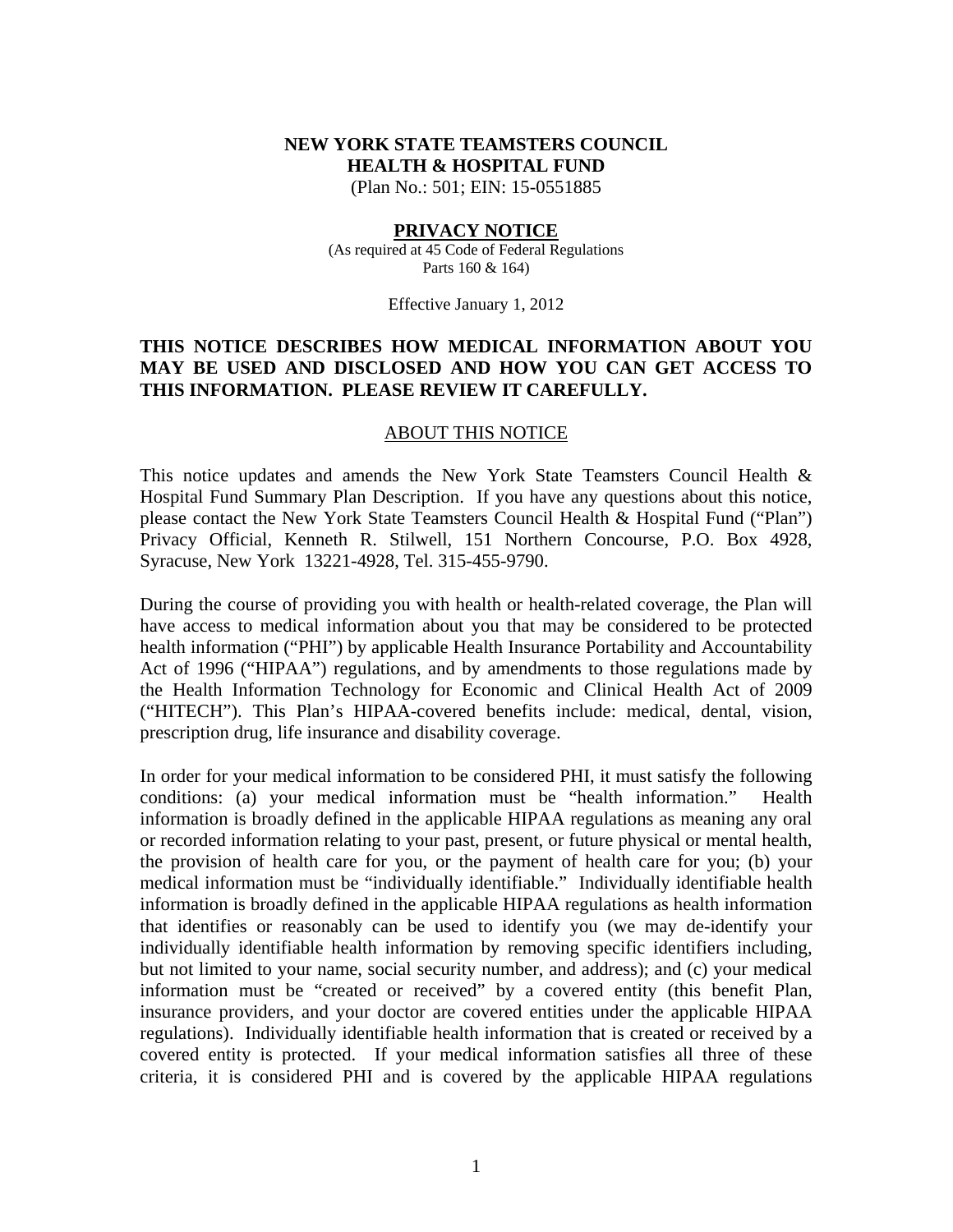regardless of the media or form in which it is maintained or transmitted. Consequently, oral, written, and electronic information is protected.

We will protect your PHI in accordance with the applicable HIPAA regulations. We are required by the applicable HIPAA regulations to: (a) make sure that medical information that identifies you is kept private; (b) inform you through this notice of the Plan's uses and disclosures of PHI; (c) inform you through this notice of your privacy rights with respect to PHI; (d) inform you through this notice of your right to file a complaint with the Plan and the Secretary of the U.S. Department of Health and Human Services ("HHS"); (e) inform you through this notice of the person to contact for further information about the Plan's privacy practices; (f) give you this notice of our legal duties and privacy practices with respect to PHI about you; and (g) follow the terms of the notice that are currently in effect.

#### HOW WE MAY USE AND DISCLOSE YOUR PHI

The New York State Teamsters Council Health & Hospital Fund has limited access to PHI and limited reasons for disclosure of PHI. The following categories describe different ways that we may use and disclose your PHI. For each category of uses or disclosures, we explain what we mean and give some examples. Not every use or disclosure in a category is listed, nor does New York State Teamsters Council Health & Hospital Fund disclose PHI in all categories listed. However, all of the ways we are permitted to use and disclose your PHI will fall within one of the categories below. The Plan may use your PHI without your consent, authorization, or opportunity to agree or object to carry out "Treatment," "Payment," and "Health Care Operations," as defined and explained below.

Treatment (as described in the applicable HIPAA regulations): Although the New York State Teamsters Council Health & Hospital Fund is not involved at this time with using and disclosing PHI with regard to Treatment, we are permitted to use and disclose PHI about you for the provision, coordination, or management of health care and related services. Treatment also includes but is not limited to consultations and referrals between one or more of your health care providers. For example, we may disclose PHI about you in connection with your admission in a hospital for medical treatment or services. We may also disclose to a treating orthodontist the name of your treating dentist so that the orthodontist may ask for your dental X-rays from the treating dentist.

Payment (as described in the applicable HIPAA regulations): We may use and disclose PHI about you to: (a) determine eligibility for Plan benefits; (b) facilitate payment for the treatment and services you receive from health care providers; (c) determine benefit responsibility under the Plan; or (d) coordinate Plan coverage. For example, we may tell your doctor whether you are eligible for coverage. We may also disclose your PHI to insurance carriers in order to coordinate benefits in accordance with the Plan.

Health Care Operations (as described in the applicable HIPAA regulations): We may use and disclose PHI about you for other Plan operations. We may use your PHI in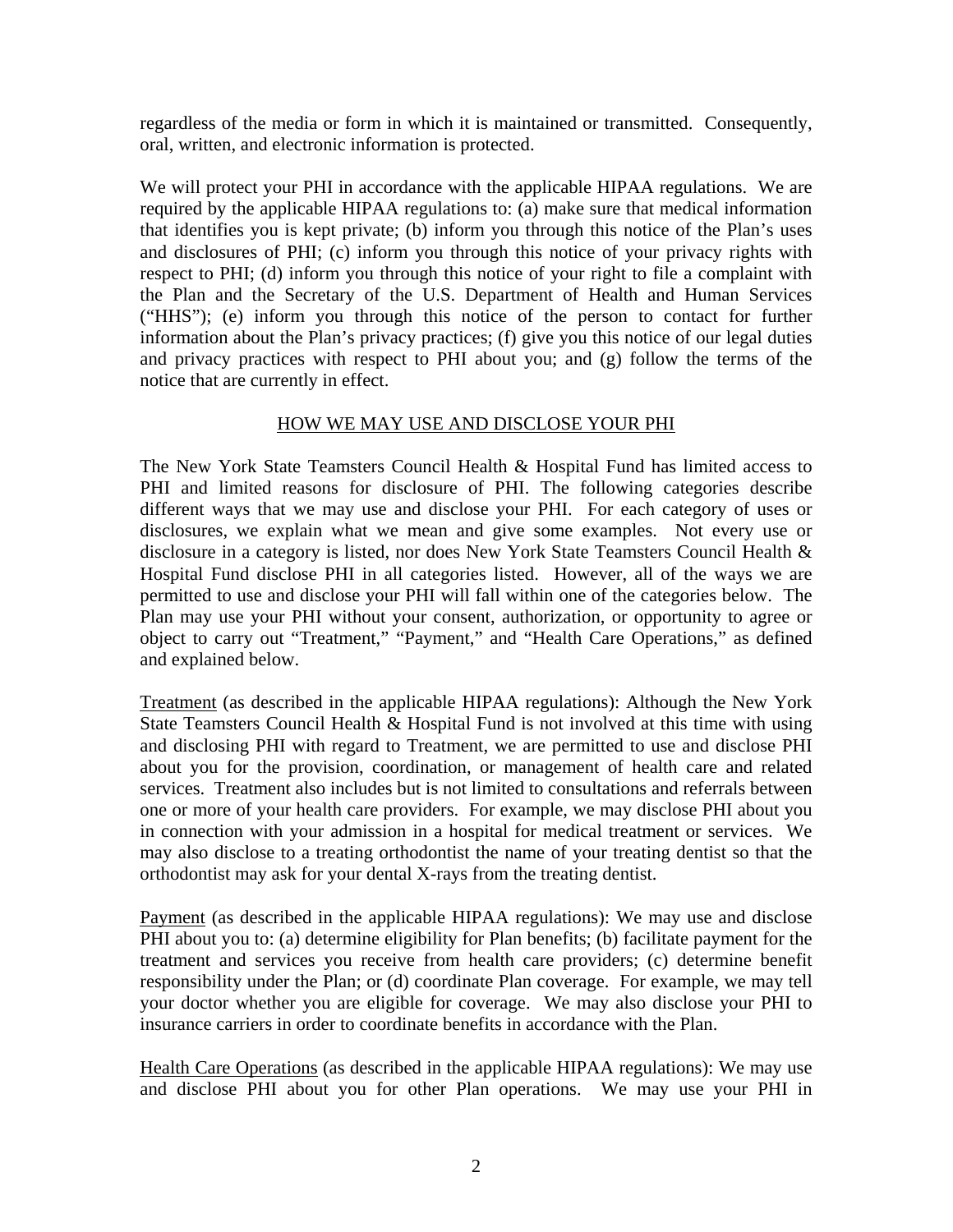connection with: (a) case management and care coordination; (b) conducting quality assessment and improvement activities; (c) underwriting and soliciting bids from potential carriers, premium rating , and other activities relating to Plan coverage; (d) conducting or arranging for medical review, legal services, audit services, and fraud and abuse detection programs; (e) business planning and development; and (f) business management and general Plan administrative activities. For example, we may use your PHI to determine appropriate case management and care or to audit the accuracy of claims processing.

Disclosure to Health Plan Sponsor: We will disclose PHI about you to the Plan Sponsor only upon the receipt of a certification by the Plan Sponsor that the Plan documents have been amended to incorporate provisions relating to the Plan Sponsor's agreement not to use or further disclose your PHI other than as permitted or required by the Plan documents or as required by the applicable HIPAA regulations or other applicable law. Also, an insurance issuer may disclose PHI about you to the Plan Sponsor. For example, a life insurance issuer may disclose your claims information to the Plan Sponsor for its purposes of auditing claims.

As Required by Law: We may disclose PHI about you when required to do so by federal, state or local law. Use and disclosure of your PHI may be required by the Secretary of HHS to investigate or determine the Plan's compliance with the applicable HIPAA regulations.

Disclosure upon Your Request: Upon your request, we are required to give you access to certain PHI in order for you to inspect and copy it.

To Avert a Serious Threat to Health or Safety: We may disclose PHI about you when necessary to prevent a serious threat to your health and safety or the health and safety of the public or another person. Any disclosure, however, would only be to someone able to help prevent the threat.

Public Health Activities: We may disclose PHI about you for public health activities. These activities generally include the following: (a) to prevent or control disease, injury or disability; (b) to report to a public health authority that is authorized by law to collect or receive information for the purpose of reporting births and deaths; (c) to report to a public health authority or other appropriate government authority authorized by law to receive reports of child abuse or neglect (for this purpose, we will not inform the child that such a disclosure has been made or will be made and we may make the disclosure to the child's parents or other representatives); (d) to report to a person subject to the jurisdiction of the Food and Drug Administration reactions to medications or problems with products; (e) to report to you or a public health authority as authorized by law, of the exposure to a disease or risk of contracting or spreading a disease or condition; and (f) to notify the appropriate government authority if we believe a patient has been the victim of abuse, neglect or domestic violence (we may only make this disclosure if you agree or when required or authorized by law).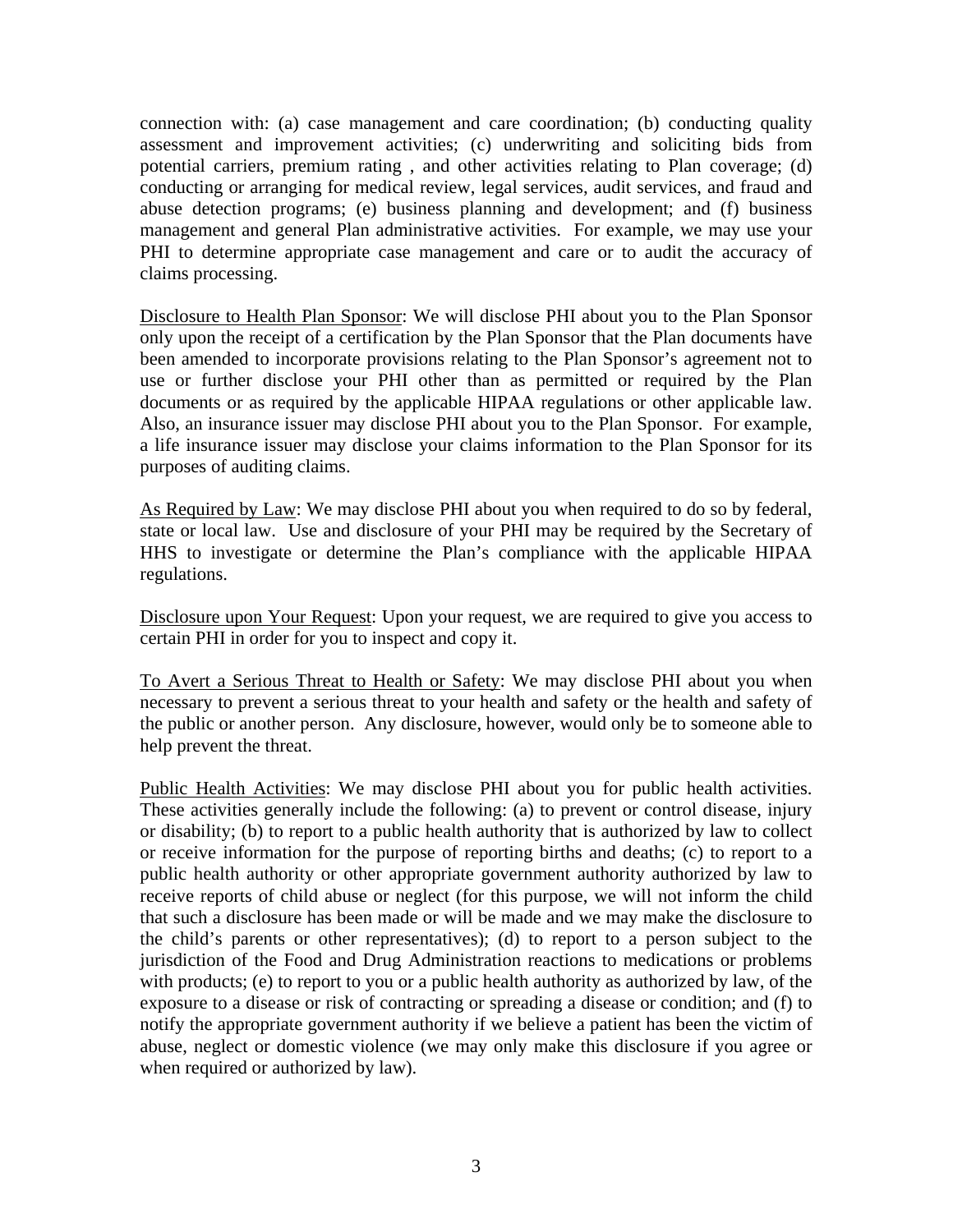Health Oversight Activities: We may disclose PHI about you to a health oversight agency for activities authorized by law. These oversight activities include, for example, audits, investigations, inspections, and licensure. These activities are necessary for the government to monitor the health care system, government programs, and compliance with civil rights laws.

Organ and Tissue Donation: If you are an organ donor, we may disclose PHI about you to organizations that handle organ procurement or organ, eye, or tissue transplantation or to an organ donation bank, as necessary to facilitate organ or tissue donation and transplantation.

Military and Veterans: If you are a member of the armed forces, we may disclose PHI about you as required by military command authorities. We may also release PHI about foreign military personnel to the appropriate foreign military authority.

Workers' Compensation: We may disclose PHI about you for workers' compensation or similar programs in accordance with applicable law.

Lawsuits and Disputes: If you are involved in a lawsuit or a dispute, we may disclose PHI about you in response to a court or administrative order. We may also disclose PHI about you in response to a subpoena, discovery request, or other lawful process by someone else involved in the dispute, but only if reasonable efforts have been made by the person requesting the information to tell you about the request or to obtain an order protecting the disclosure of the information requested.

Law Enforcement: We may disclose PHI about you if asked to do so by a law enforcement official in response to a court order, subpoena, warrant, summons or similar process. Also, we may disclose PHI: (a) to identify or locate a suspect, fugitive, material witness, or missing person; (b) about the victim of a crime if, under certain limited circumstances, we are unable to obtain the person's agreement; (c) about a death we believe may be the result of criminal conduct; (d) about criminal conduct at the hospital; and (e) in emergency circumstances to report a crime, the location of the crime or victims, or the identity, description or location of the person who committed the crime.

Coroners, Medical Examiners, and Funeral Directors: We may disclose PHI about you to a coroner, medical examiner, or funeral director as necessary to carry out their duties.

National Security and Intelligence Activities: We may disclose PHI about you to authorized federal officials for intelligence, counterintelligence, and other national security activities authorized by law.

Inmates: If you are an inmate of a correctional institution or under the custody of a law enforcement official, we may disclose PHI about you to the correctional institution or law enforcement official. This disclosure would be necessary: (a) for the institution to provide you with health care; (b) to protect your health and safety or the health and safety of others; or (c) for the safety and security of the correctional institution.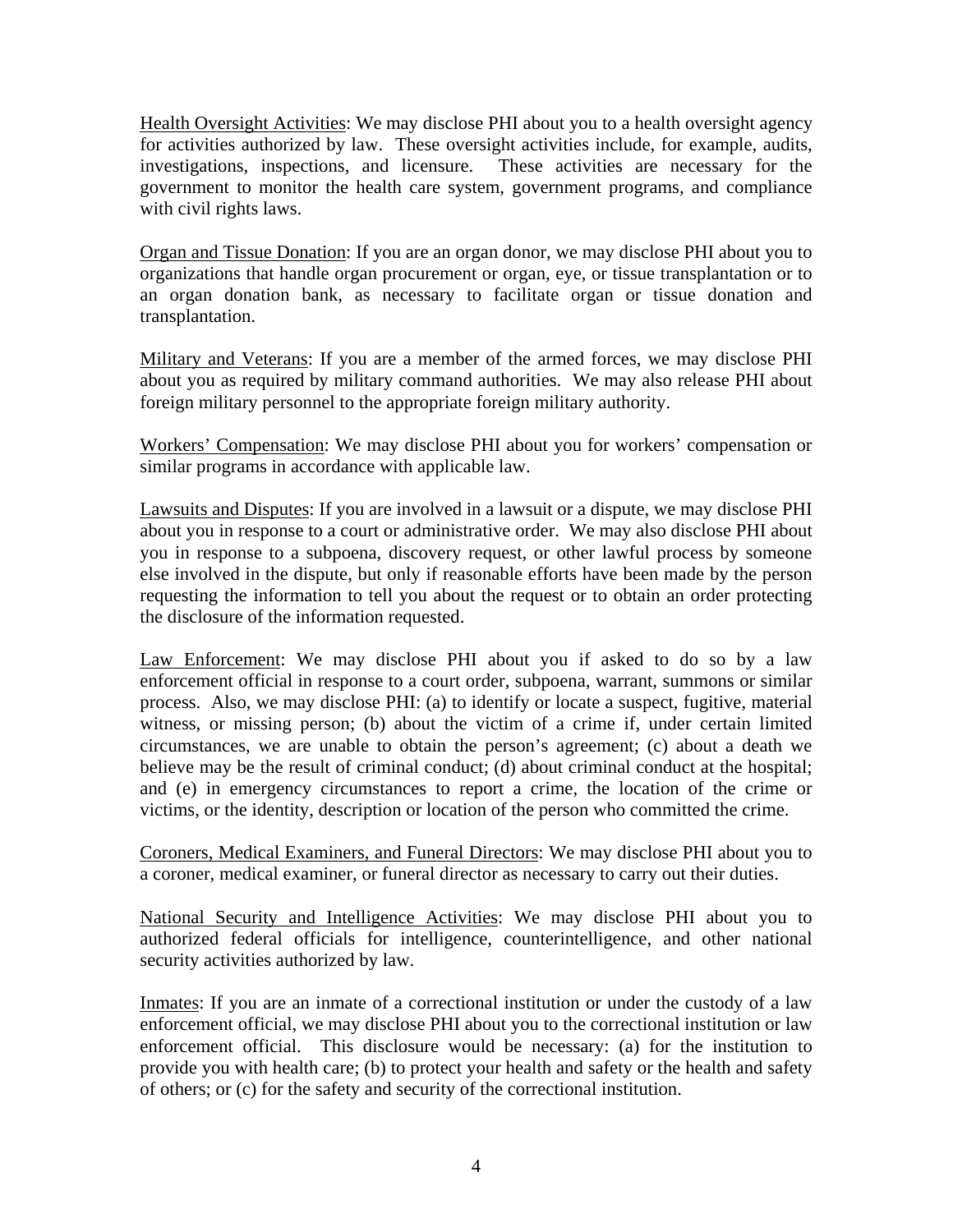Psychotherapy Notes: Even in an emergency situation, we will not use or disclose PHI about you contained in psychotherapy notes without your authorization except for limited circumstances to carry out the following Treatment, Payment, or Health Care Operations: (a) use by the originator of the psychotherapy notes for Treatment; (b) use or disclosure by a health care provider in training programs in which students, trainees, or practitioners in mental health learn under supervision to practice or improve their skills in group, joint, family, or individual counseling; (c) use or disclosure by the Plan to defend a legal action or other proceeding brought by you against the Plan; or (d) as permitted by the applicable HIPAA regulations.

Family Members or Other Relatives: In an emergency situation, we may disclose PHI about you to family members, other relatives, and your close personal friends if: (a) the information is directly relevant to the family or friend's involvement with your care or payment for that care; and (b) you have either agreed to the disclosure or have been given an opportunity to object and have not objected.

## Notification of Breach of Your Unsecured PHI

If there is an unauthorized acquisition, use, access, or disclosure of your unsecured PHI that poses a significant risk of financial, reputational or other harm to you (i.e., a breach as defined in HITECH), we will notify you in writing. This notification will explain the incident, the steps the Fund is taking to lessen any harm that might be caused by the incident, and any steps that you should take to protect yourself from any potential harm resulting from the incident. The notice will also include information about who you should contact for more information about the incident. If you have any questions about the Fund's procedures in the event of a breach of your unsecured PHI, you should contact the Fund's Privacy Official listed on the last page of this notice.

## OTHER USES OF YOUR PHI

Other uses and disclosures of PHI not covered by this notice or the laws that apply to us will be made only with your written authorization. If you provide us written authorization to use or disclose PHI about you, you may revoke that written authorization, in writing, at any time. If you revoke your written authorization, we will no longer use or disclose PHI about you for the reasons covered by your written authorization. We are unable to take back any disclosures we have already made with your written authorization.

## YOUR RIGHTS REGARDING YOUR PHI

You have the following rights regarding your PHI:

Right to Inspect and Copy: You have the right to inspect and copy PHI that may be used to make decisions about your Plan benefits. You have the right to inspect and obtain a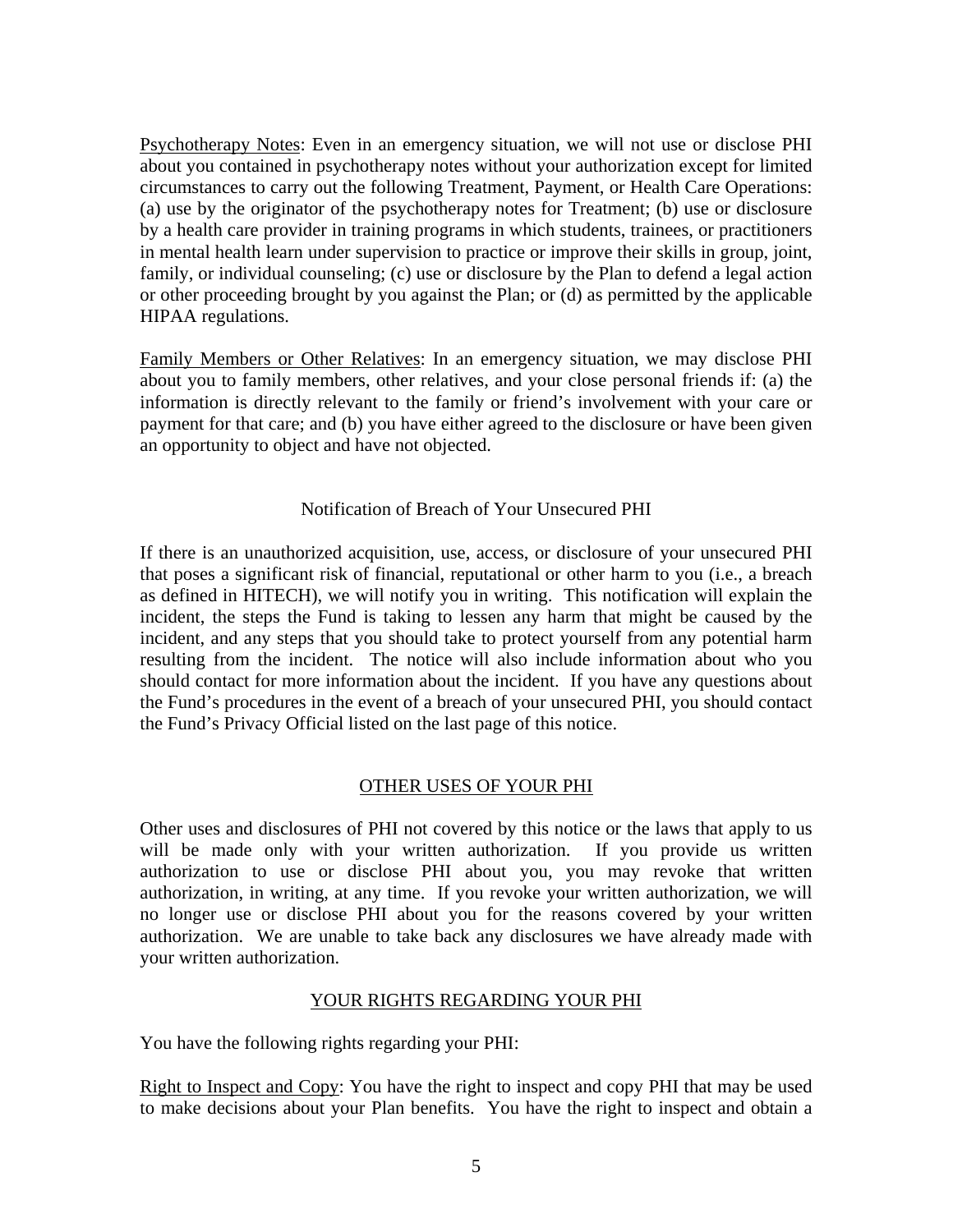copy of your PHI contained in a "designated record set." A designated record set includes: (a) medical records and billing records about individuals maintained by or for a covered health care provider; (b) enrollment, payment, billing, claims adjudication, and case or medical management record systems maintained by or for a health plan; or (c) other information used in whole or in part by or for the covered entity to make decisions about individuals.

To inspect and copy PHI that may be used to make decisions about you, you must submit your request in writing to Kenneth R. Stilwell, Privacy Official. If you request a copy of the information, we may charge a reasonable fee for the costs of copying, mailing or other supplies associated with your request.

If we grant your request to inspect and copy your PHI, in whole or in part, we will inform you of our acceptance of your request and will provide you access to your PHI no later than 30 days following our receipt of your request (or no later than 60 days following our receipt of your request if your PHI is not maintained or accessible at the Plan Office). Within the applicable time, we will set up a mutually convenient time for you to inspect or obtain a copy of your PHI (or will mail a copy of your PHI at your request). If we are unable to provide you with your PHI within the applicable time, we may extend the applicable time by no more than 30 days. If we extend the applicable time, we will provide you with a written statement of the reasons for our delay and the date by which we will provide you with your PHI. We are permitted only one extension of time.

We will provide you access to your PHI in the form or format that you request, if it is readily producible in such form or format. If not, we will provide you with a readable, hard-copy form or such other form or format as mutually agreed to. We may however, provide you with a summary of your PHI in lieu of providing you access to your PHI, or may provide you with an explanation of your PHI to which access has been provided if you agree in advance to such summary or explanation and you also agree in advance to any fees associated with providing such summary or explanation.

If we use or maintain an electronic health record of your PHI, you may obtain a copy of that information in electronic format and, if you choose, you may direct us to transmit a copy directly to an entity or person designated by you.

We may deny your request to inspect and copy your PHI in certain, very limited circumstances. The applicable HIPAA regulations provide several important exceptions to your right to access your PHI. For example, you will not be permitted to access information compiled in anticipation of, or for use in, a civil, criminal, or administrative action or proceeding. We may not allow you to access your PHI if these or any of the exceptions permitted under the applicable HIPAA regulations apply. If we deny your request, in whole or in part, we will provide you with a written denial no later than 30 days following our receipt of your request (or no later than 60 days following our receipt of your request if your PHI is not maintained or accessible at the Plan Office). If we are unable to provide you with our written denial within the applicable time, we may extend the applicable time by no more than 30 days. If we extend the applicable time, we will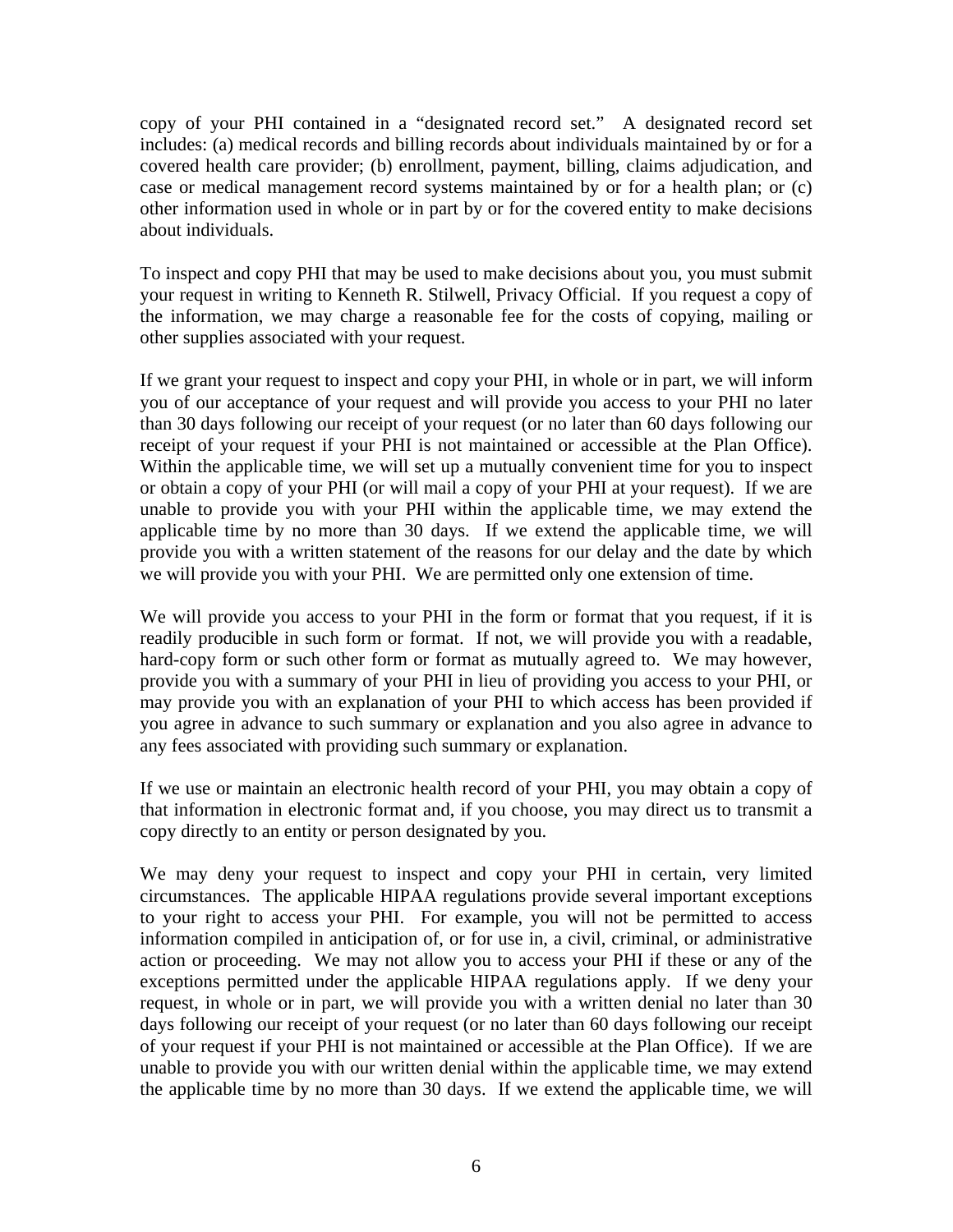provide you with a written statement of the reasons for our delay and the date by which we will provide you with our written denial. We are permitted only one extension of time.

In our written denial, we will provide you with: (a) our basis for denying your request; (b) a statement of your review rights and how you may exercise your review rights (if applicable); and (c) a description of how you may formally complain to us pursuant to our complaint procedures or to the Secretary of HHS. You have limited review rights under the applicable HIPAA regulations. Your denial may be reviewed if the grounds for the denial involve the following situations: (a) a licensed health care professional has determined that access to your PHI is reasonably likely to endanger the life or physical safety of you or another person; (b) your PHI makes reference to another person (who is not a health care professional) and a licensed health care professional has determined that the access requested is reasonably likely to cause substantial harm to such other person; or (c) your request for access is made by your personal representative and a licensed health care professional has determined that your personal representative's access is reasonably likely to cause substantial harm to you or another person. In these situations, you have the right to have our denial reviewed by a licensed health care professional who we designate to act as a reviewing official and who did not participate in the original decision to deny your request. We will promptly refer your request for review to our reviewing official. The reviewing official will make a determination, within a reasonable period of time, whether to deny your request. We will then promptly provide you with written notice of the reviewing official's decision.

If we deny your request, in whole or in part, we will, to the extent possible, give you access to any other PHI requested, after excluding the PHI as to which we deny access. If we do not maintain your requested PHI and we know where it is maintained, we will inform you where to direct your request for access.

Right to Amend: If you feel the PHI we have about you is incorrect or incomplete, you may ask us to amend the information. You have the right to request an amendment for as long as the information is kept by or for the Plan. To request an amendment, your request must be made in writing and must be submitted to Kenneth R. Stilwell, Privacy Official. In addition, you must provide a reason that supports your request.

If we grant your request for amendment, in whole or in part, we must act on your request no later than 60 days after we receive it. If we are unable to act on your request within this time, we may extend this time by no more than 30 days. If we extend this time, we will provide you with a written statement of the reasons for our delay and the date by which we will amend your PHI. We are permitted only one extension of time. Within the applicable time, we are required to inform you that the amendment has been accepted and will obtain your identification of and agreement to have us notify the relevant persons or entities with which the amendment needs to be shared. We will make a reasonable effort to inform and provide the amendment within a reasonable time to persons or entities who you identify as having received your PHI needing the amendment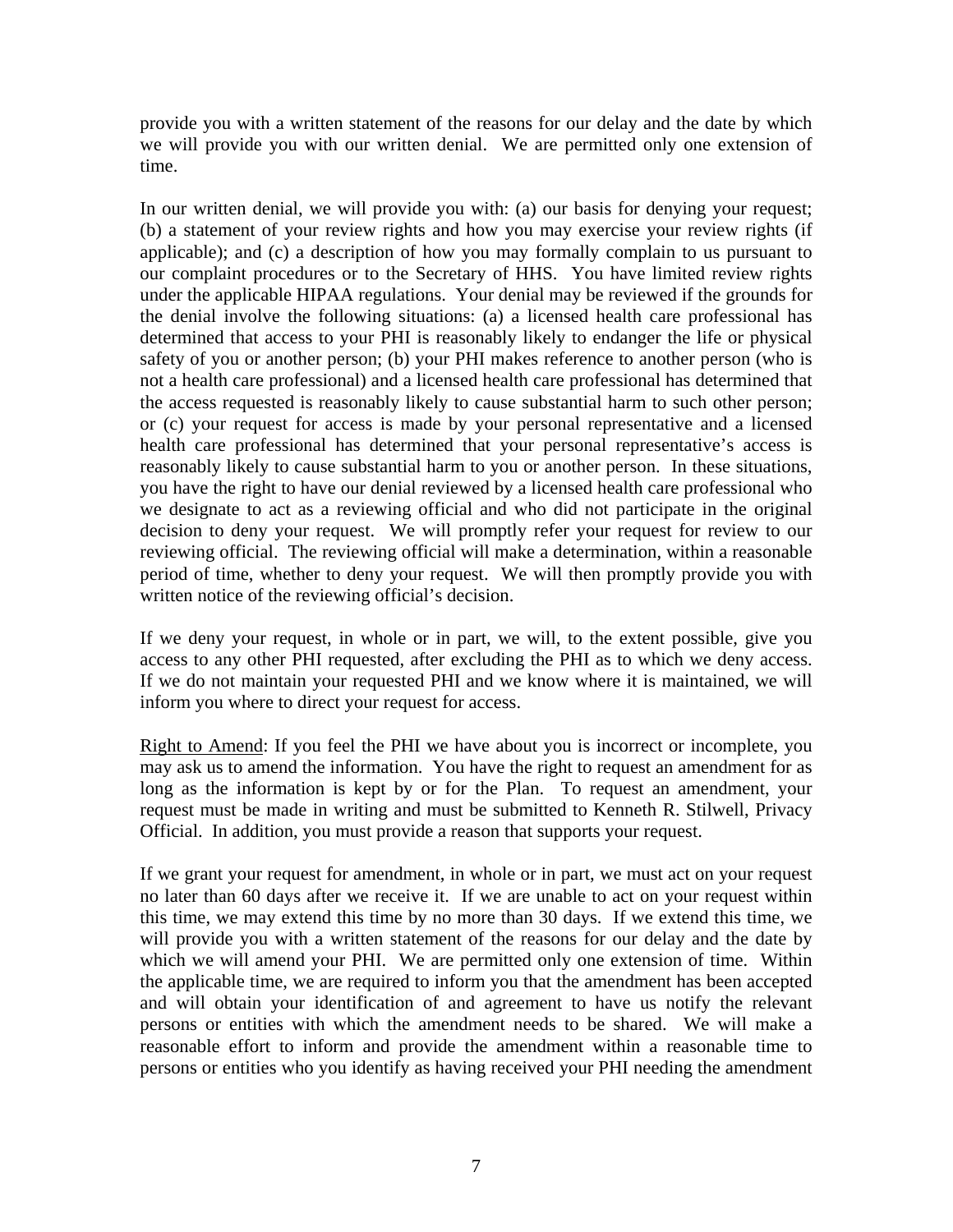and persons or entities that we know have your PHI that is the subject of the amendment and that may have relied or could rely on the information to your detriment.

We may deny your request for an amendment if it is not in writing or does not include a reason to support the request. In addition, we may deny your request if you ask us to amend information that: (a) is not part of the PHI kept by or for the Plan; (b) was not created by us, unless the person or entity that created the information is no longer available to make the amendment; (c) is not part of the information which you would be permitted to inspect and copy; or (d) is accurate and complete. If we deny your request for amendment, in whole or in part, we must do so no later than 60 days after we receive it. If we are unable to act on your request within this time, we may extend this time by no more than 30 days. If we extend this time, we will provide you with a written statement of the reasons for our delay and the date by which we will act on your request. We are permitted only one extension of time. Within the applicable time, we are required to provide you with a written denial. In our written response to you, we will provide you with: (a) the basis for our denial; (b) a statement that you have a right to submit a written statement disagreeing with the denial (you can submit your written statement of disagreement of all or part of a requested amendment and the basis for your disagreement; we may however, limit the length of your statement); (c) a statement that if you do not submit your disagreement, you may request that we provide your request for amendment and the denial with any future disclosures of your PHI that is the subject of the amendment; and (d) a description of how you may complain to us pursuant to our complaint procedures or to the Secretary of HHS. We may prepare a written rebuttal statement to your statement of disagreement. If we prepare such rebuttal, we will provide you with a copy.

Right to an Accounting of Disclosures: You have the right to request a written accounting of disclosures of your PHI (other than disclosures you authorized in writing) where such disclosures were made for any purpose other than to carry out Treatment, Payment, or Health Care Operations. The written accounting will include: (a) disclosures of your PHI that occurred during the six years (or shorter period of time at your request) before the date of the request for an accounting; (b) the date of the disclosure; (c) the name of the person or entity that received your PHI; (d) a brief description of the PHI disclosed; and (e) a brief statement of the purpose that informs you of the basis of the disclosure. To request this list or accounting of disclosures, you must submit your request in writing to Kenneth R. Stilwell, Privacy Official. Your request must state a time period which may not be longer than six years and may not include dates before April 14, 2004. Your request should indicate in what form you want the list (for example, on paper or electronically). The first list you request within a 12-month period will be free. For additional lists, we may charge you for the reasonable costs of providing the list. We will notify you of the costs involved and you may choose to withdraw or modify your request at that time before any costs are incurred.

We will provide you with this written accounting no later than 60 days after we receive your request. If we are unable to act on your request within this time, we may extend this time by no more than 30 days. If we extend this time, we will provide you with a written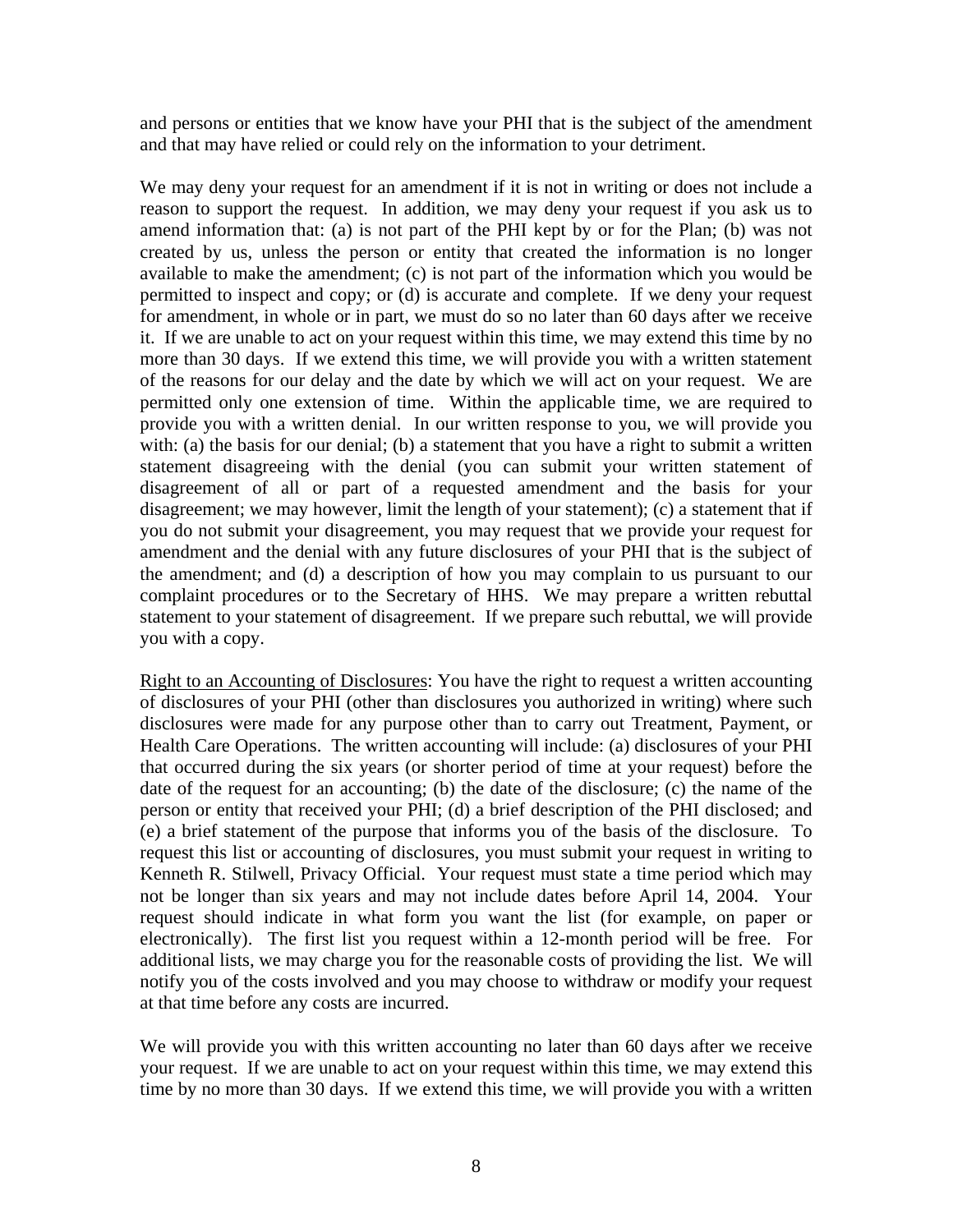statement of the reasons for our delay and the date by which we will provide you with a written accounting. We are permitted only one extension of time.

The applicable HIPAA regulations provide several important exceptions to your right to an accounting of the disclosures of your PHI. We are not required to account for disclosures of your PHI: (a) to you; (b) to carry out Treatment, Payment, or Health Care Operations; (c) to correctional institutions or law enforcement officials; or (d) for national security or intelligence purposes. We will not include in your accounting any of the disclosures for which there is an exception under the applicable HIPAA regulations.

Commencing January 1, 2014, or such later date as set by the Secretary of Health and Human Services, for records that are acquired by the Fund as of January 1, 2009, and commencing January 1, 2011, or such later date as set by the Secretary of Health and Human Services, for records that are acquired by the Fund after January 1, 2009, you also have the right to request an accounting of disclosures of your PHI made from electronic health records used or maintained by the Fund on or after such dates. Any such accounting will be delivered in an electronic format, and will be limited to disclosures made from your electronic health record for payment, treatment or health care operations, on or after the applicable effective date, and within three years prior to your request.

Right to Request Restrictions: You have the right to: (a) request a restriction or limitation on the PHI we use or disclose about you for Treatment, Payment or Health Care Operations; (b) request a restriction or limitation on the PHI we disclose about you to someone who is involved in your care or the payment for your care, like a family member or friend (for example, you could ask that we not use or disclose information about a cancellation of coverage for lack of payment); (c) request a restriction or limitation on PHI we disclose to notify or assist in the notification of (including identifying or locating) a family member, personal representative, or another person responsible for your care of your location, general condition, or death; and (d) request a restriction or limitation on PHI we disclose to a public or private entity authorized by law or charter to assist in disaster relief efforts to assist in your location, general condition, or death.

*We are not required to agree to your request unless the requested restriction involves a disclosure to a health plan for purposes of carrying out payment or health care operations and you have paid the health care provider out of pocked in full for the item or service to which the disclosure relates.* However, if we agree to your request, we will document the restriction and retain the documentation for six years from the date of the agreement. We may not use or disclose your PHI in violation of your request, except that if it is an emergency situation and your PHI is needed to provide you with emergency treatment, we may use your PHI or may disclose your PHI to a health care provider so that it may provide you with emergency treatment. We will request that the health care provider not further use or disclose your PHI. We may terminate our agreement if: (a) you agree to or request the termination in writing; (b) you orally agree to the termination and your oral agreement is documented; or (c) we inform you that we are terminating our agreement (such termination is only effective with respect to PHI created or received after we have informed you).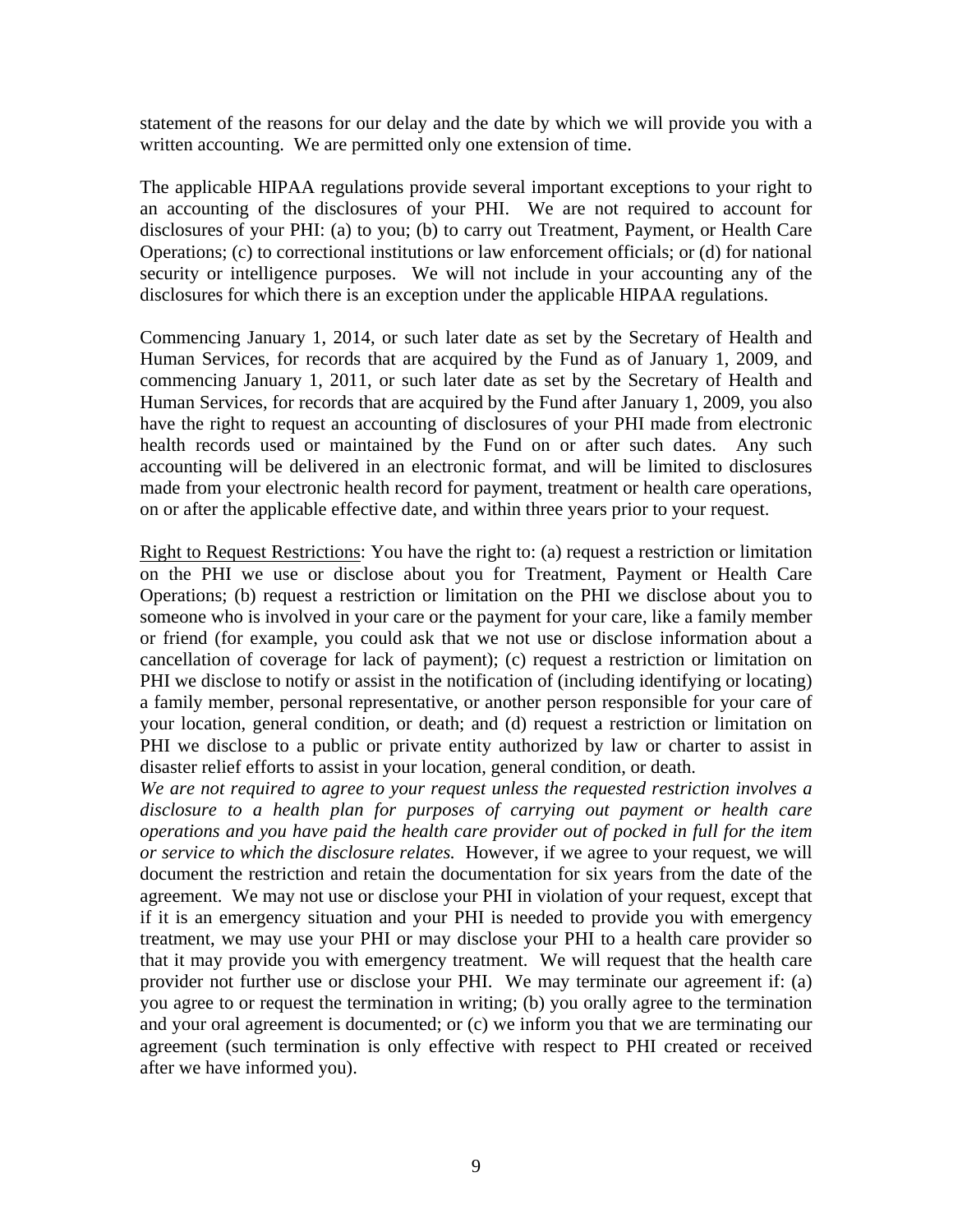To request restrictions, you must make your request in writing to Kenneth R. Stilwell, Privacy Official. In your request, you must tell us: (a) what information you want to limit; (b) whether you want to limit our use, disclosure or both; and (c) to whom you want the limits to apply (for example, disclosures to your spouse).

Right to Request Confidential Communications: You have the right to request that we communicate with you about medical matters in a certain way or at a certain location. For example, you can ask that we only contact you at work or by mail.

To request confidential communications, you must make your request in writing to Kenneth R. Stilwell, Privacy Official. We will not ask you the reason for your request and will accommodate all requests we deem reasonable. Your request must specify how or where you wish to be contacted.

Right to a Paper Copy of this Notice: You have the right to a paper copy of this notice. You may ask us to give you a copy of this notice at any time. Even if you have agreed to receive this notice electronically by e-mail, you are still entitled to a paper copy of this notice. To obtain a paper copy of this notice, please contact Kenneth R. Stilwell, Privacy Official.

## CHANGES TO THIS NOTICE

We reserve the right to: (a) change this notice; and (b) make the revised or changed notice effective for PHI we already have about you as well as any information we receive in the future. If we make a material change to the uses or disclosures, your rights, our legal duties, or other privacy practices stated in this notice, we will redistribute a revised notice within 60 days of the material change.

## PERSONAL REPRESENTATIVES

You may exercise your rights through a personal representative. Your personal representative will be required to produce evidence of his or her authority to act on your behalf before that person will be given access to your PHI or allowed to take any action for you. Proof of authority may take one of the following forms: (a) a completed New York State Teamsters Council Health & Hospital Fund "Appointment of Personal Representative Form"; (b) a power of attorney for health care purposes (Health Care Proxy or Health Care Power of Attorney), notarized by a notary public; (c) a court order of appointment of as the conservator or guardian; or (d) an individual who is the parent of a minor child. We reserve the right to deny access to your PHI to a personal representative.

#### YOUR RIGHT TO FILE A COMPLAINT

If you believe your privacy rights have been violated, you may file a complaint with the Plan or with the Secretary of HHS. To file a complaint with the Plan, contact the Plan's